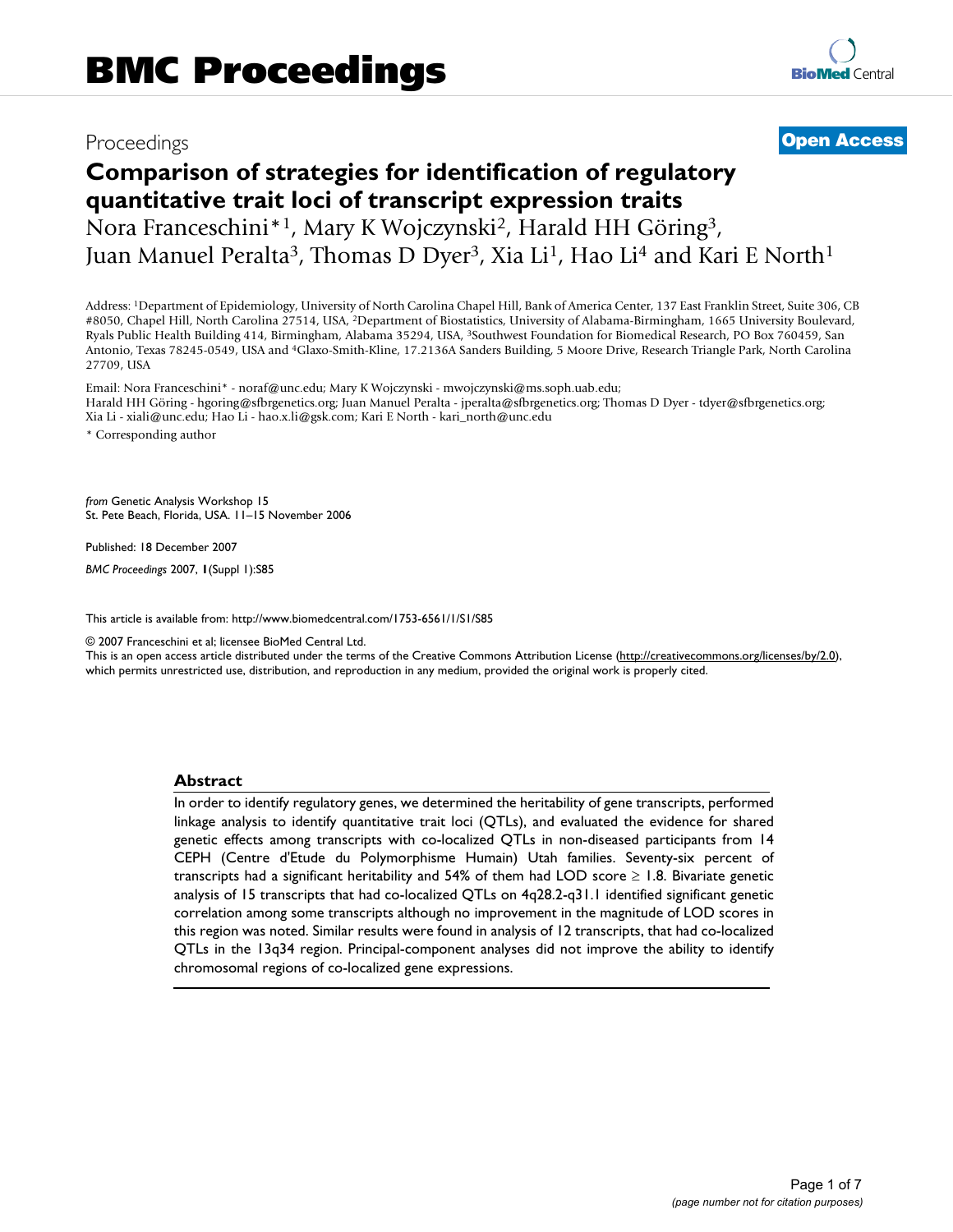# **Background**

There is a breadth of information being generated by the Human Genome Project and the interpretation of these data has been a major area of research. For simple Mendelian disorders, the identification of genetic effects is fairly straightforward due to understanding the biology that drives these disorders. However, for complex oligogenic or polygenic disorders, understanding all the interconnections between genes influencing a trait is a difficult task because the understanding of the biology of many of these disorders is still evolving. Multiple gene × gene and gene × environment interactions can influence the expression of phenotypes. Genes can interact by modifying the expression of other genes and therefore function as regulatory genes [1].

In an effort to dissect some of these complexities, we performed linkage analysis of gene expression transcripts of members of Centre d'Etude du Polymorphisme Humain (CEPH) Utah families to determine the heritability of transcripts and the evidence for regulatory quantitative trait loci (QTLs) and we performed pairwise bivariate linkage analysis and principal-component analysis (PCA) for data-reduction to evaluate the evidence for shared genetic effects. The ability to assess gene expression traits simultaneously and to link them to QTLs offers the possibility of identifying previously unknown underlying molecular processes for future investigation.

# **Methods**

# *Population and phenotypes*

We used the Genetic Analysis Workshop 15 (GAW 15) Problem 1 microarray gene expression profiles for the analyses. Data were available for 14 three-generation CEPH Utah families. Expression levels of genes were obtained from lymphoblastoid cells using the Affymetrix Human Focus Arrays [2]. We were provided with data on 3554 transcripts that showed greater variation between individuals than within the same individual.

Family members were genotyped for 2882 autosomal and X-linked single-nucleotide polymorphisms (SNP) generated by the SNP Consortium <http://snp.cshl.org/>. Genetic map positions were obtained using the SNP Mapping web application developed by the University College Dublin Conway Institute of Biomolecular and Biomedical Research <http://actin.ucd.ie/software.html>, which uses the Rutgers Combined Linkage-Physical Map of the Human Genome and data taken from the NCBI dbSNP Build 123 (in Kosambi centimorgans). This information was used to calculate multipoint identity by descent matrices (MIBDs) with Merlin and Minx [3], after removal of Mendelian inconsistencies and double recombinants with Preswalk (based on Simwalk mistyping probabilities) [4]. MIBDs were used for linkage analyses.

Transcript distributions were normalized using an inverse normalization transformation of z-scores of individual transcripts regressed on the mean individual transcript level. We further adjusted for the effects of age, age<sup>2</sup>, sex, age  $\times$  sex and age<sup>2</sup>  $\times$  sex interaction using predictive linear regression models in SAS 9.1 (Cary, NC). We generated these residuals as part of our processing of the transcripts for linkage analyses.

### *Heritability estimation and linkage analysis*

Heritability was estimated using maximum likelihood variance decomposition methods in *SOLAR* [5,6]. Genome scans were performed using multipoint variancecomponents models that test for linkage between traits and genetic variants by partitioning the variance of the expression level into its additive genetic and environmental variance components [7]. For transcripts with co-localized QTLs, we performed bivariate linkage analysis to identify shared genetic effects. The bivariate polygenic model estimates correlations caused by residual additive genetic effects  $(\rho_C)$  and correlations caused by random environmental effects  $(\rho_{\rm E})$  [8]. To test for additive genetic correlation among pairs of traits, the log likelihood of a model in which  $\rho_G$  is constrained to 0 (null hypothesis, no correlation) or  $\rho_G = 1$  (null hypothesis, complete shared genetic effect) is compared to that of a model in which  $\rho_G$ is estimated for the traits. Significant differences among the models ( $\rho_c \neq 0$ ) suggest that some of the same genes influence both traits. We also performed linkage analysis using the factors obtained from the PCA in a sample of transcripts with co-localized QTLs.

# *Principal-component analysis*

PCA was used to reduce the number of expression profiles into statistically meaningful groups while retaining the original total variance using all the expression profiles [9,10]. We selected two different chromosomal regions of a length of 10 to 12 MB in which the QTLs of at least 10 transcripts were co-localized. Only transcripts of genes that were not located in these selected chromosomal regions were included in the analyses (*trans*-regulatory genes). Because of the small number of individuals in the study and concerns of overfitting the model, a maximum sample of 50 transcript values were considered at one time [11]. The number of factors was determined using the eigenvalue-one requirement [11]. Factors are interpreted by examining the varimax-rotated factor loadings, which are the correlations between each phenotype and the factor in question. Factor loadings greater than or equal to 0.40 in absolute value were used to interpret factors and to characterize the factor structures; this criterion ensures that the individual factor variables share at least 15% of their variance with the given factor [9]. The principle components were obtained by calculating the eigenvalues of the sample covariance matrix, which represent the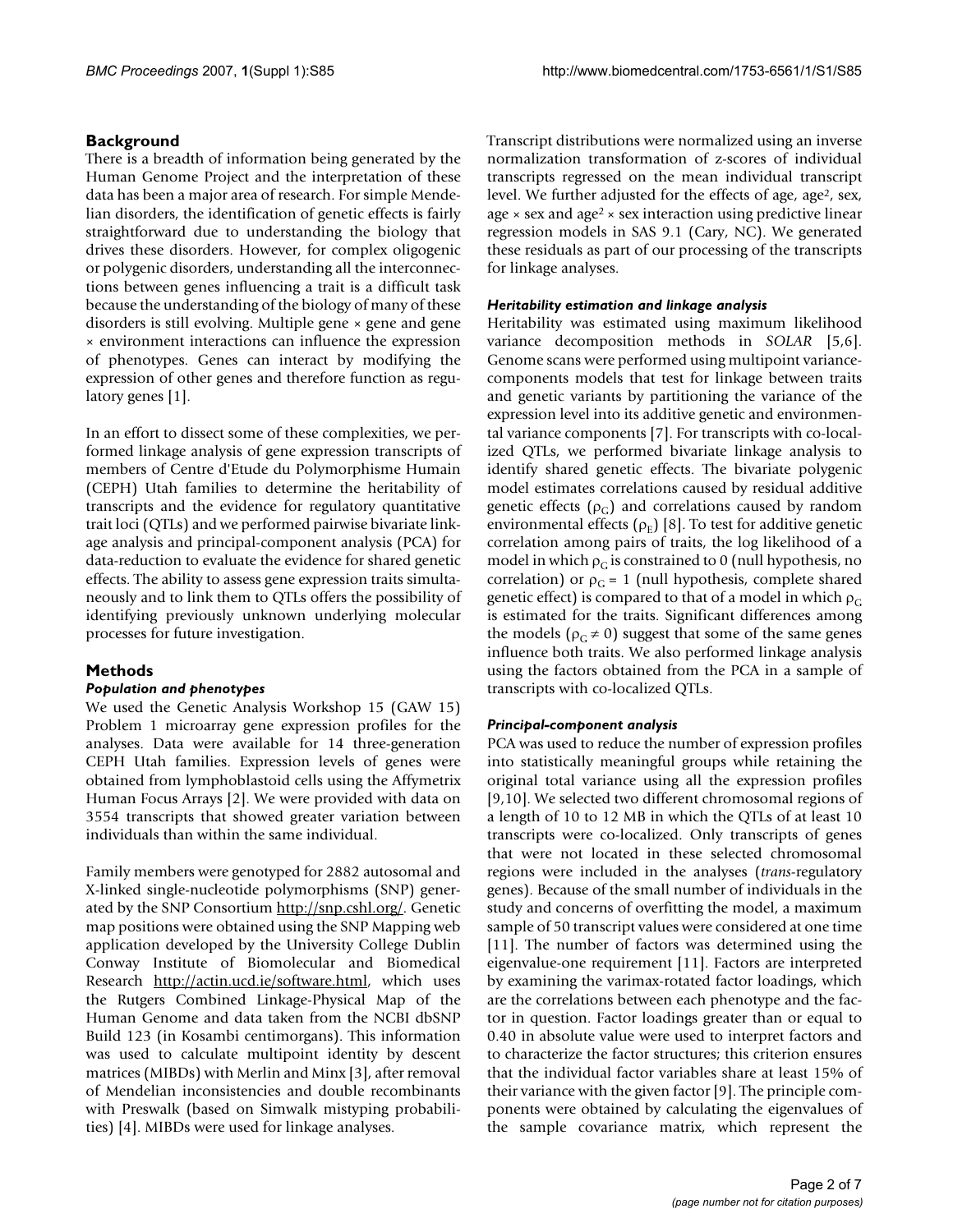amount of variance contributed by each factor. Only factors with eigenvalues higher than 1 were considered for linkage analysis.

### *Integrating data from linkage analysis for gene coexpression*

Linkage signals of individual transcript expressions were recorded and the location of QTLs was compared to the location of the transcript gene in order to identify *trans*regulatory sites. In addition, the location and LOD scores of QTLs identified in single individual transcript analysis (univariate analysis) were compared with the location of the QTLs identified using bivariate analysis or factors of the PCA. This allowed a determination of whether the bivariate analysis or PCA data reduction analysis improved our evidence for linkage, and if so, a more indepth examination of the transcripts included in the principal components needs to be examined for biologic interactions on complex disorders.

# **Results**

Among 194 individuals from 14 families, 17 individuals with missing information on age were excluded. Seventysix percent  $(n = 2688)$  of the transcripts had significant heritability ( $p < 0.05$ ) and were considered for the linkage analysis. Of this, 1448 (54%) transcripts displayed suggestive evidence of linkage (had a maximum LOD score  $\geq 1.8$ [12]). The QTLs of 1661 transcripts (759 of which with  $LOD \geq 1.8$ ) were localized in a different region than the gene transcript (*trans*-regulatory sites). We used two different chromosomal regions with co-localized transcript QTLs, chromosomes 4q28.2-q31.1 and 13q34, for more in-depth analyses.

#### *Chromosome 4q28.2-q31.1 region*

Table 1 reports the results for the chromosome 4q28.2 q31.1 region. Fifteen transcripts co-localized in this region in the univariate linkage analysis, and the LOD scores ranged from 1.17 to 3.72. The strongest linkage signals were observed for the transcripts of the *MX2*, *NUCB2*, and *SNX4* genes. Using PCA, we obtained five factors from the 15 transcripts with eigenvalues greater than 1. Only one factor, with a high positive loading for the *MX2* gene transcript, had a significant heritability and a LOD score  $\geq 1.8$ . The linkage analysis using this factor identified the chromosome region for the *MX2* gene, but the LOD score was lower than the one obtained by single linkage analysis of the *MX2* transcript.

We then performed bivariate analysis of all pairwise colocalized transcripts on 4q28.2-q31.1 and found evidence for genetic correlation of co-localized genes, although without much increase in the magnitude of the LOD score (Figure 1). This analysis identified two networks of gene expressions (Figure 1). We obtained two factors using PCA of the first network (Group 1, *SNX4*, *YWHAQ*, *ASS*, *MX2*, and *ISGF3G* gene transcripts). Both factors had significant heritability; however, only Factor 1, loading heavily on the *MX2* gene, localized to the 4q28.2-q31.1 region (Table 1), and the magnitude of the LOD score was lower than that of the univariate *MX2* gene transcript analysis (LOD = 2.28). The heritability of one factor obtained using PCA for Group 2 transcripts was not significant and further analysis was not performed.

### *Chromosome 13q34 region*

We performed analysis in an additional chromosome region of co-localized transcripts, 13q34 region, and noted similar results. Using univariate analysis, 12 transcripts co-localized in this region; and bivariate analysis revealed an intricate network of correlated traits (Table 2 and Figure 2). Using PCA, we obtained five factors, three of them with significant heritability. Similar to our previous findings on chomosome 4, PCA factors did not improve the magnitude of the LOD scores when compared to univariate analysis.

### **Discussion**

In this study, we identified co-localized QTLs of individual transcripts and compared the univariate and bivariate linkage results using single transcripts to those using factors obtained from PCA. By using factors that accounted for the variance of multiple transcripts with co-localized QTLs, we attempted to reduce the number of linkage analyses performed as well as possibly identifying previously unknown patterns of associated gene expression profiles. The PCA did in fact reduce the number of linkage analyses performed, but it did not improve the magnitude of signals in the target QTLs as compared with univariate or bivariate analyses. In fact, in at least one case, PCA was unable to detect a linkage signal for the main gene transcript loading in the factor (Table 1, Group 1, Factor 2).

We also performed pairwise bivariate genetic analysis on those transcripts that co-localized to the same genomic region, presumably because this area of the genome harbored genes involved in the regulation of these transcripts [2]. We detected significant genetic correlation of these colocalized transcripts, indicating potential gene networks operating in these regions. However, in most cases, bivariate linkage analysis did not improve the magnitude of the LOD score compared to univariate analysis. Most traits were highly correlated ( $\rho_c > 0.60$ ), and therefore they may provide redundant information that may reduce the power for detection of the bivariate signal [8]. In addition, because  $\rho_c$  is a test of the overall additive genetic correlation among two traits and not the QTL-specific pleiotropy, it is possible that the co-localized linkage signals are not in fact genetically correlated. Further analysis is required to address these issues.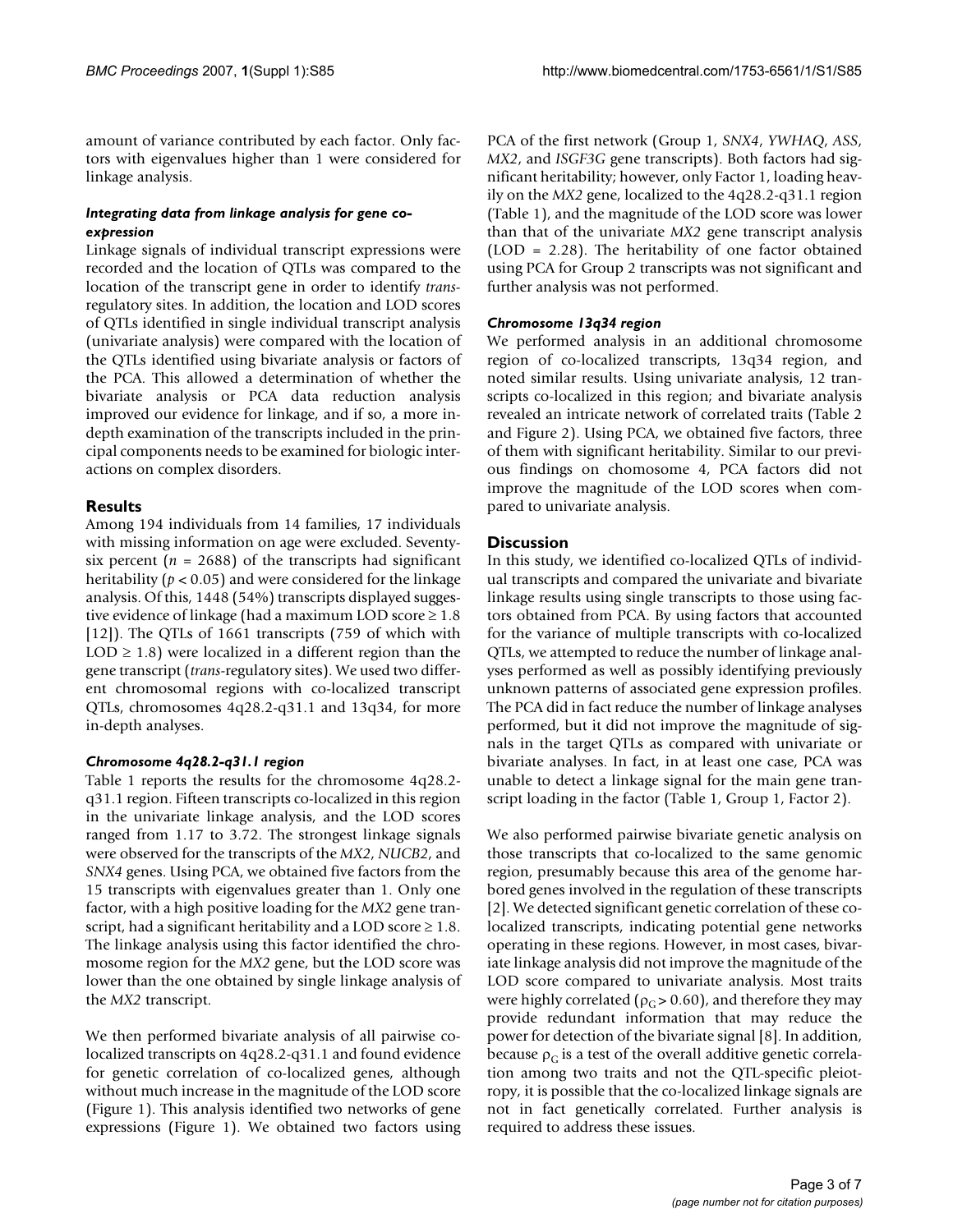| Transcript                                                       | Group <sup>a</sup> | Gene name                                                                                        | Gene<br>symbol    | $H^2$ (SE) <sup>b</sup> | $H^2 p$ -value | <b>LOD</b><br>score | Trait locus<br>location | Transcript<br>gene locus |
|------------------------------------------------------------------|--------------------|--------------------------------------------------------------------------------------------------|-------------------|-------------------------|----------------|---------------------|-------------------------|--------------------------|
| 218935_at                                                        |                    | EH-domain containing 3                                                                           | EHD3              | 0.20(0.13)              | 0.01           | 1.98                | 4q28.2                  | 2p21                     |
| 212652_s_at                                                      | $\mathbf{I}$       | sorting nexin 4                                                                                  | SNX4              | 0.21(0.09)              | 0.001          | 3.03                | 4q28.2                  | 3q21.2                   |
| 212426 s at                                                      | $\mathbf{I}$       | tyrosine 3-monooxygenase/tryptophan 5-<br>monooxygenase activation protein, theta<br>polypeptide | YWHAQ             | 0.40(0.15)              | < 0.001        | 2.12                | 4q28.2                  | 2p25.1                   |
| 207076_s_at                                                      | $\mathbf{I}$       | argininosuccinate synthetase                                                                     | ASS               | 0.19(0.11)              | 0.01           | 1.17                | 4q28.2                  | 9q34.1                   |
| 213798_s_at                                                      | $\overline{2}$     | CAP, adenylate cyclase-associated protein I<br>(yeast)                                           | <b>CAP1</b>       | 0.16(0.09)              | 0.008          | 1.73                | 4q28.2                  | lp34.2                   |
| 220143_at                                                        |                    | LUC7-like (S. cerevisiae)                                                                        | LUC7L             | 0.16(0.09)              | 0.013          | 1.79                | 4q28.3                  | 16p13.3                  |
| 204994_at                                                        | $\mathbf{I}$       | myxovirus (influenza virus) resistance 2<br>(mouse)                                              | MX <sub>2</sub>   | 0.30(0.13)              | < 0.001        | 3.72                | 4q28.3                  | 21q22.3                  |
| 200974_at                                                        |                    | actin, alpha 2, smooth muscle, aorta                                                             | ACTA2             | 0.20(0.09)              | 0.003          | 1.61                | 4q28.3-<br>q31.1        | 10q23.3                  |
| 201397_at                                                        | $\overline{2}$     | phosphoglycerate dehydrogenase                                                                   | PHGDH             | 0.32(0.12)              | < 0.001        | 2.12                | 4q28.3-<br>q $31.1$     | 1p12                     |
| 203882_at                                                        | L                  | interferon-stimulated transcription factor 3,<br>gamma 48 kDa                                    | ISGF3G            | 0.19(0.10)              | 0.006          | 1.79                | 4q28.3-<br>q31.1        | $14q$ $11.2$             |
| 203675_at                                                        | 2                  | nucleobindin 2                                                                                   | NUCB <sub>2</sub> | 0.47(0.17)              | < 0.001        | 3.15                | 4q28.3                  | $I$ Ipi5.I-pi4           |
| 201195_s_at                                                      |                    | solute carrier family 7, member 5                                                                | SLC7A5            | 0.16(0.09)              | 0.01           | 1.59                | 4q31.1                  | 16q24.3                  |
| 201681_s_at                                                      | 2                  | discs, large homolog 5 (Drosophila)                                                              | DLG5              | 0.22(0.12)              | 0.005          | 2.05                | 4q31.1                  | 10q23                    |
| 202531_at                                                        |                    | interferon regulatory factor I                                                                   | IRF I             | 0.21(0.14)              | 0.02           | 2.80                | 4q31.1                  | 5q31.1                   |
| 202732_at                                                        | 2                  | protein kinase (cAMP-dependent, catalytic)<br>inhibitor gamma                                    | PKIG              | 0.38(0.11)              | < 0.001        | 1.78                | 4q31.1                  | 20q12-q13.1              |
| Principal component analysis, 15 transcripts factor <sup>c</sup> |                    | N/A                                                                                              | 0.29(0.14)        | 0.001                   | 1.99           | 4q28.3              | N/A                     |                          |
| Group I factor I (loading MX2)                                   |                    |                                                                                                  | N/A               | 0.27(0.13)              | 0.002          | 2.28                | 4q28.3                  | N/A                      |
| Group I factor 2 (loading YWHAQ)                                 |                    | N/A                                                                                              | 0.29(0.13)        | 0.001                   | 0.00           | 4q28.2-31.1         | N/A                     |                          |

**Table 1: Univariate transcript heritability and linkage analysis compared to principal-component approach: chromosome 4q28.2-31.1 region**

aGroup 1 and 2 have transcripts correlated using bivariate analysis. Transcripts without correlation on bivariate analyses were not assigned a group. b H2, heritability; SE, standard error; N/A, not apply.

c For principal component analysis, only factors with significant heritability (alpha = 0.05) are shown.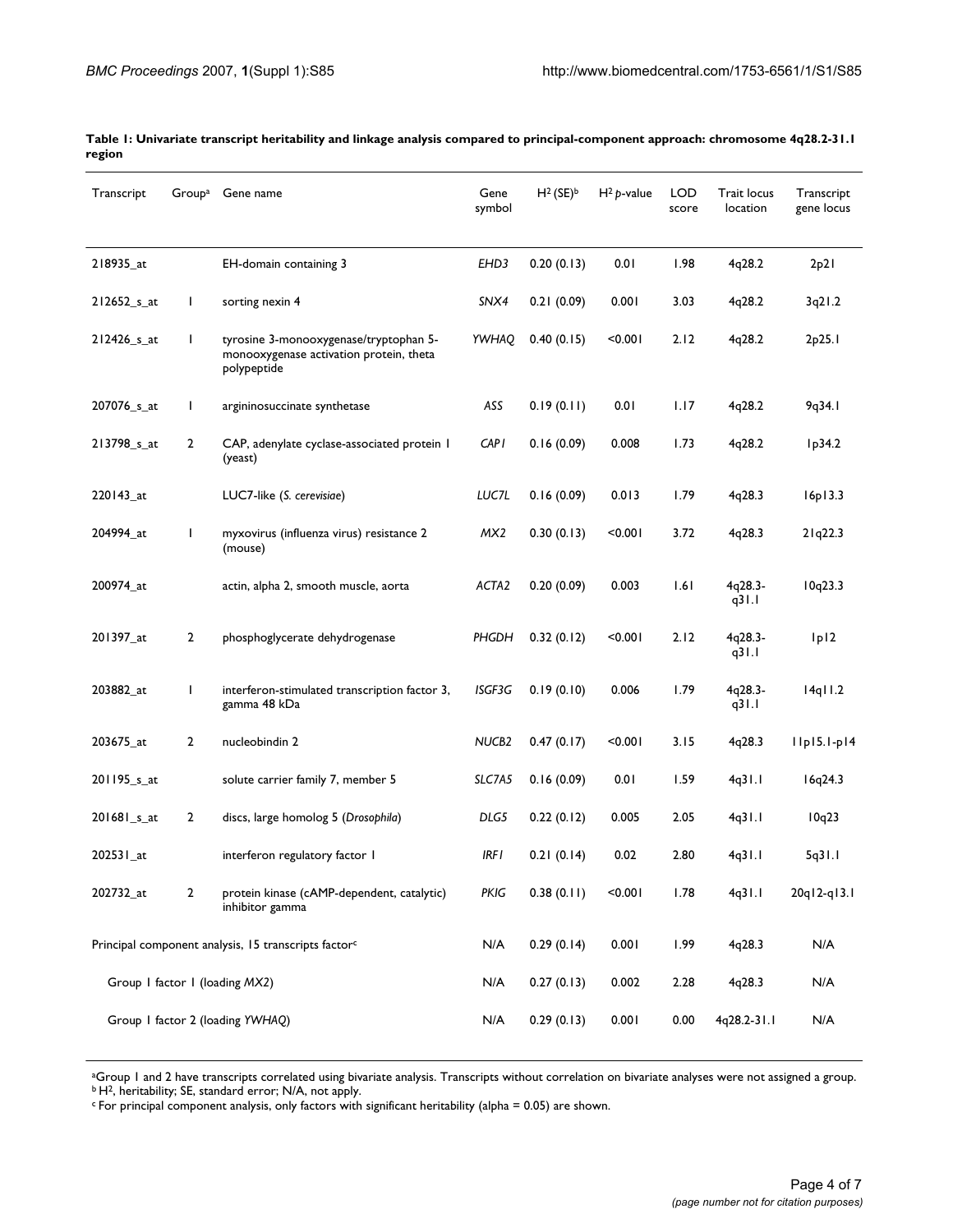

# Chromosome 4 co-localized ge **Figure 1** ne transcripts univariate and bivariate analyses results (*n* = 15 transcripts)

**Chromosome 4 co-localized gene transcripts univariate and bivariate analyses results (***n* **= 15 transcripts)**. Each box has the transcript name (in bold) and the univariate transcript LOD score. Genetic correlation ( $\rho_G$ ) between two transcripts and *p*-values are displayed in the outside box along with the bivariate LOD scores. We found two potential networks of regulatory genes among 15 co-expressed transcripts on the 4q28.2 to 4q31.1 region. Five transcripts did not have significant genetic correlation with any other transcript and are not included in this graph.

| Table 2: Univariate transcript heritability and linkage analysis compared to principal-component approach: chromosome 13q34 |  |  |
|-----------------------------------------------------------------------------------------------------------------------------|--|--|
| region                                                                                                                      |  |  |

| Transcript                                                         | Gene Name                                                       | Gene        | $H^2$ (SE) <sup>a</sup> | $H^2 p$ -value | <b>LOD</b>       | <b>Trait locus</b> | Transcript gene |
|--------------------------------------------------------------------|-----------------------------------------------------------------|-------------|-------------------------|----------------|------------------|--------------------|-----------------|
|                                                                    |                                                                 | Symbol      |                         |                | score            | location           | locus           |
|                                                                    |                                                                 |             |                         |                |                  |                    |                 |
| 200805 at                                                          | lectin, mannose-binding 2                                       | LMAN2       | 0.25(0.10)              | 0.0003         | 1.3              | $13q33.2-q34$      | 5q35.3          |
| 209375 at                                                          | xeroderma pigmentosum, complementation<br>group C               | XPC         | 0.23(0.13)              | 0.007          | 1.8              | 13q33.2-q34        | 3p25            |
| $211564$ s at                                                      | PDZ and LIM domain 4                                            | PDLIM4      | 0.20(0.13)              | 0.01           | 2.0              | 13q34              | 5q31.1          |
| 203366 at                                                          | polymerase (DNA directed), gamma                                | <b>POLG</b> | 0.21(0.11)              | 0.002          | 2.0              | 13q34              | 15q25           |
| 210502_s_at                                                        | peptidylprolyl isomerase E (cyclophilin E)                      | <b>PPIE</b> | 0.40(0.13)              | < 0.001        | $\overline{1.8}$ | 13q34              | lp32            |
| 217922 at                                                          | Mannosidase, alpha, class IA, member 2                          | MANIA2      | 0.21(0.10)              | 0.003          | 1.6              | 13q34              | p               |
| 209715 at                                                          | chromobox homolog 5 (HPI alpha homolog,<br>Drosophila)          | CBX5        | 0.28(0.11)              | < 0.001        | 2.4              | 13q34              | 12q13.13        |
| 203880 at                                                          | COX17 homolog, cytochrome c oxidase<br>assembly protein (yeast) | COX17       | 0.28(0.11)              | 0.0004         | $\overline{1.3}$ | 13q34              | 3q13.33         |
| 201145 at                                                          | HCLS1 associated protein X-1                                    | <b>HAX1</b> | 0.33(0.14)              | 0.0004         | 2.0              | 13q34              | 1q21.3          |
| 201157 <sub>_S_at</sub>                                            | N-myristoyltransferase I                                        | NMTI        | 0.31(0.11)              | 0.0002         | 2.0              | 13q34              | 17q21.31        |
| 209219 at                                                          | RD RNA binding protein                                          | <b>RDBP</b> | 0.36(0.11)              | < 0.001        | 1.6              | 13q34              | 6p21.3          |
| 217932 at                                                          | mitochondrial ribosomal protein S7                              | MRPS7       | 0.11(0.08)              | 0.05           | 1.0              | 13q34              | 17q25           |
| Principal component analysis, factor 2 (loading HAX1) <sup>b</sup> |                                                                 | N/A         | 0.28(0.13)              | 0.001          | 1.6              | 13q34              | N/A             |
| factor 3 (loading MRPS7)                                           |                                                                 | N/A         | 0.21(0.10)              | 0.003          | 1.1              | I3q33.I-33.2       | N/A             |
| factor 5 (loading NMTI)                                            |                                                                 | N/A         | 0.20(0.12)              | 0.02           | $\overline{1.9}$ | 13q34              | N/A             |

aH2, heritability; se, standard error; N/A, not apply.

b For principal component analysis, only factors with significant heritability (alpha = 0.05) are shown.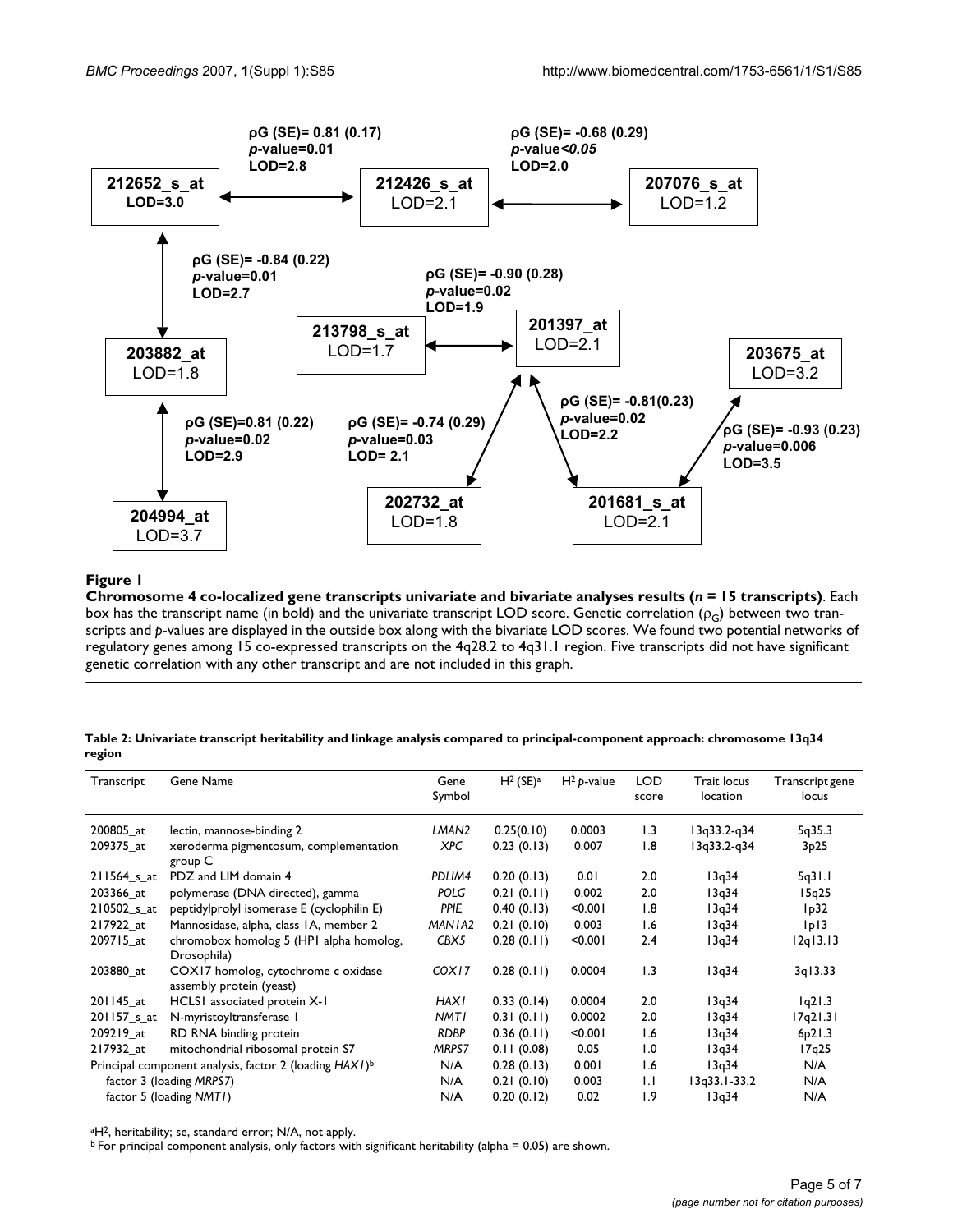

# Chromosome 13 co-localized gene transcripts **Figure 2** univariate and bivariate analyses results (*n* = 12 transcripts)

**Chromosome 13 co-localized gene transcriptsunivariate and bivariate analyses results (***n* **= 12 transcripts)**. See legend to Figure 1 for explanation of symbols.

The chromosome regions selected for detailed analyses were arbitrarily chosen as we identified multiple other regions with co-localized linkage of gene expressions. The results from our univariate genome scan differ markedly from those reported by Morley et al. [2] because we included a smaller sample of individuals so that adjustment for covariate effects of age could be made. Our analysis strategy also adjusted for the effects of age and sex, which could also add to the observed differences [13]. Finally, our definition of genome window size for colocalized gene expressions was twice larger than the one described in the study of Morley et al.

# **Conclusion**

We identified several chromosomal regions of co-localized *trans*-regulatory genes with significant heritability. Some of these regulatory genes displayed strong additive genetic correlations, and may be part of genetic networks. However, when compared to univariate analysis, linkage analysis of bivariate phenotypes and factor scores obtained from PCA did not improve the ability to identify chromosomal regions of co-localized gene expressions.

# **List of Abbreviations**

CEPH: Centre d'Etude du Polymorphisme Humain

GAW: Genetic Analysis Workshop

H<sup>2</sup>: heritability

LOD: logarithm of the odds

MIBD: multipoint identity-by-descent matrices